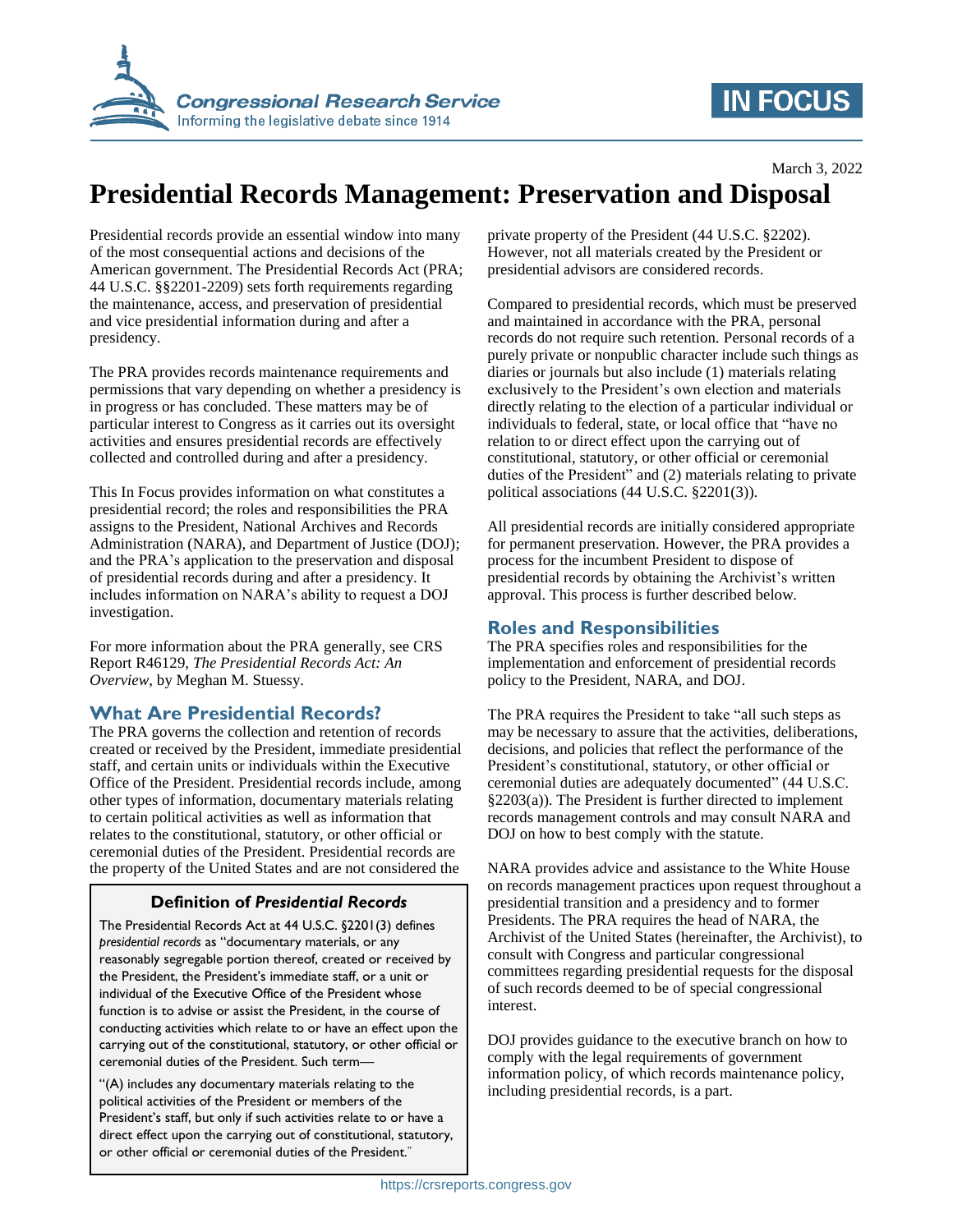#### **Presidential Records Preservation**

During a presidency, the incumbent President is exclusively responsible for custody, control, and access to presidential records, and the Archivist may maintain and preserve the records on behalf of the President (44 U.S.C. §2203(f)). NARA notes that the agency is available for the President to consult with regarding records management practices upon request, although the PRA does not require such consultation. In its *Guidance on Presidential Records*, NARA recommends that an incoming Administration designate an attorney in the White House Counsel's Office to serve as contact with NARA on all PRA issues. The agency writes

Because the Administration faces an ongoing array of PRA issues, it is essential for NARA to have a primary point of contact in the White House Counsel's Office as soon as possible. This is particularly important for responding to special access requests that NARA receives from Congress and the Courts for the Presidential records of former Presidents.

After a presidency, the responsibility for the custody, control, preservation, and access to presidential records shifts to the Archivist (44 U.S.C. §2208).

#### **Presidential Records Disposal**

All presidential records are initially considered permanent records. However, the PRA provides a process for the incumbent President to seek a change in the disposal schedule of the President's own records by obtaining the Archivist's written approval. As is routine with federal records created by agencies, an incumbent President may seek the disposal of records that no longer have administrative, historical, informational, or evidentiary value. For more information on federal records, see CRS In Focus IF11119, *Federal Records: Types and Treatments*, by Meghan M. Stuessy.

Presidential records may be disposed of if the President submits copies of the intended disposal schedule at least 60 calendar days before the proposed disposal date to the statutorily specified committees (44 U.S.C. §2203(d)).

If the Archivist considers the identified records in the President's proposed disposal schedule to be of special interest to Congress or determines that consultation with Congress is necessary to assess the disposal request, the Archivist shall request the advice of the specified committees (44 U.S.C. §2203(e)).

The PRA does not provide the former President with a process for disposing of presidential records. In contrast to the disposal request process for incumbent Presidents, the Archivist may dispose of a former President's presidential records if the Archivist deems them to have insufficient value to warrant their continued preservation. The Archivist must publish a notice in the *Federal Register* at least 60 days in advance of the proposed disposal date (44 U.S.C.  $§2203(g)(4)$ ).

#### **Improper Disposal Investigations**

In the event of unlawful removal, defacing, or erasure of records, the statute requires the Archivist to initiate action through the Attorney General for the recovery of the records (44 U.S.C. §3106). Furthermore

In any case in which the head of a Federal agency does not initiate an action for such recovery or other redress within a reasonable period of time after being notified of any such unlawful action described in subsection (a), or is participating in, or believed to be participating in any such unlawful action, the Archivist shall request the Attorney General to initiate such an action, and shall notify the Congress when such a request has been made.

Thus, investigation of the unlawful removal or destruction of government and presidential records requires the joint cooperation of NARA and DOJ. The Archivist may not independently initiate action without the Attorney General.

NARA provides information on missing records and efforts to retrieve materials at https://www.archives.gov/research/ recover/help-recover.html.

#### **Penalties for Improper Disposal**

Anyone found guilty of "willfully and unlawfully" concealing, removing, mutilating, obliterating, destroying, or attempting to do any such action against a record can be fined and imprisoned for up to three years (18 U.S.C. §2071). Anyone holding federal office who is convicted of this crime, in addition to fines and possible imprisonment, can lose his or her position and be disqualified from holding federal office in the future.

#### **Presidential Records Act Enforcement and Issues for Congress**

On February 9, 2022, the *Washington Post* reported that NARA asked the DOJ to investigate the Trump Administration's handling of presidential records. In an email statement, Archivist David Ferriero confirmed the transport of 15 boxes of presidential records in Florida to NARA's custody in January 2022 and noted that the PRA "mandates that all Presidential records must be properly preserved by each Administration so that a complete set of Presidential records is transferred to the National Archives at the end of the Administration." Most recently in a series of letters, on February 24, 2022, the House Committee on Oversight requested additional information from NARA on its efforts to retrieve presidential records materials no later than March 17, 2022.

Congress may wish to consider whether NARA has sufficient ability to oversee the management of presidential records during a presidency and whether White House staff are sufficiently trained on segregating presidential records from personal records.

Congress might also assess the relationship between NARA and DOJ with regard to investigations of records removal and if either entity is helped or hampered by their joint relationship as currently required in statute.